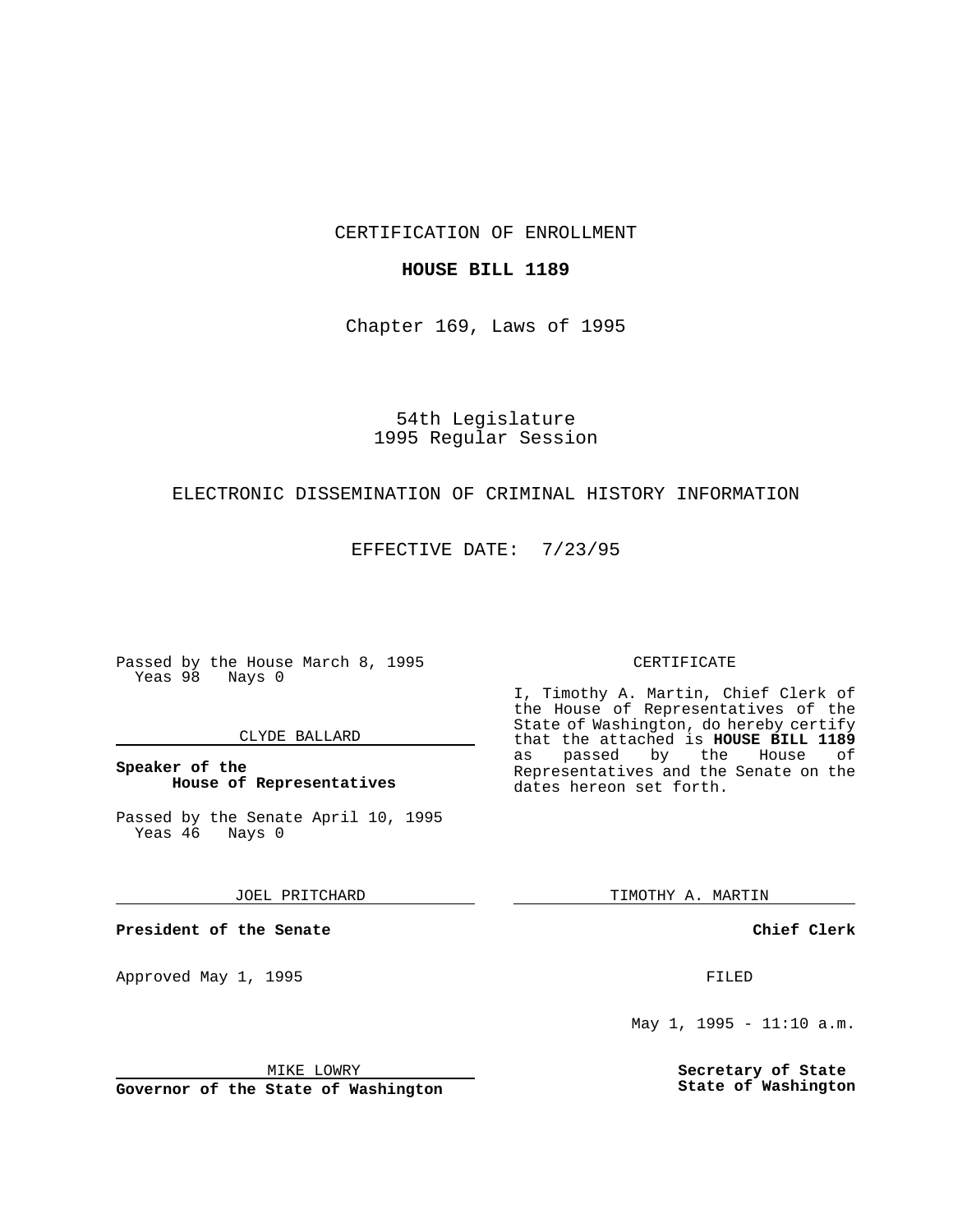# **HOUSE BILL 1189** \_\_\_\_\_\_\_\_\_\_\_\_\_\_\_\_\_\_\_\_\_\_\_\_\_\_\_\_\_\_\_\_\_\_\_\_\_\_\_\_\_\_\_\_\_\_\_

\_\_\_\_\_\_\_\_\_\_\_\_\_\_\_\_\_\_\_\_\_\_\_\_\_\_\_\_\_\_\_\_\_\_\_\_\_\_\_\_\_\_\_\_\_\_\_

Passed Legislature - 1995 Regular Session

**State of Washington 54th Legislature 1995 Regular Session**

**By** Representatives Robertson, Chappell, Padden, Thompson, Blanton, Sheahan, Basich, McMahan and Dickerson; by request of Washington State Patrol

Read first time 01/17/95. Referred to Committee on Law and Justice.

1 AN ACT Relating to dissemination of criminal history information; 2 and amending RCW 43.43.815 and 43.43.839.

3 BE IT ENACTED BY THE LEGISLATURE OF THE STATE OF WASHINGTON:

4 **Sec. 1.** RCW 43.43.815 and 1982 c 202 s 1 are each amended to read 5 as follows:

 (1) Notwithstanding any provision of RCW 43.43.700 through 43.43.810 to the contrary, the Washington state patrol shall furnish a 8 ((transcript of the)) conviction record, as defined in RCW 10.97.030, pertaining to any person of whom the Washington state patrol has a 10 record upon the written or electronic request of any employer for the purpose of:

12 (a) Securing a bond required for any employment;

 (b) Conducting preemployment and postemployment evaluations of employees and prospective employees who, in the course of employment, may have access to information affecting national security, trade secrets, confidential or proprietary business information, money, or items of value; or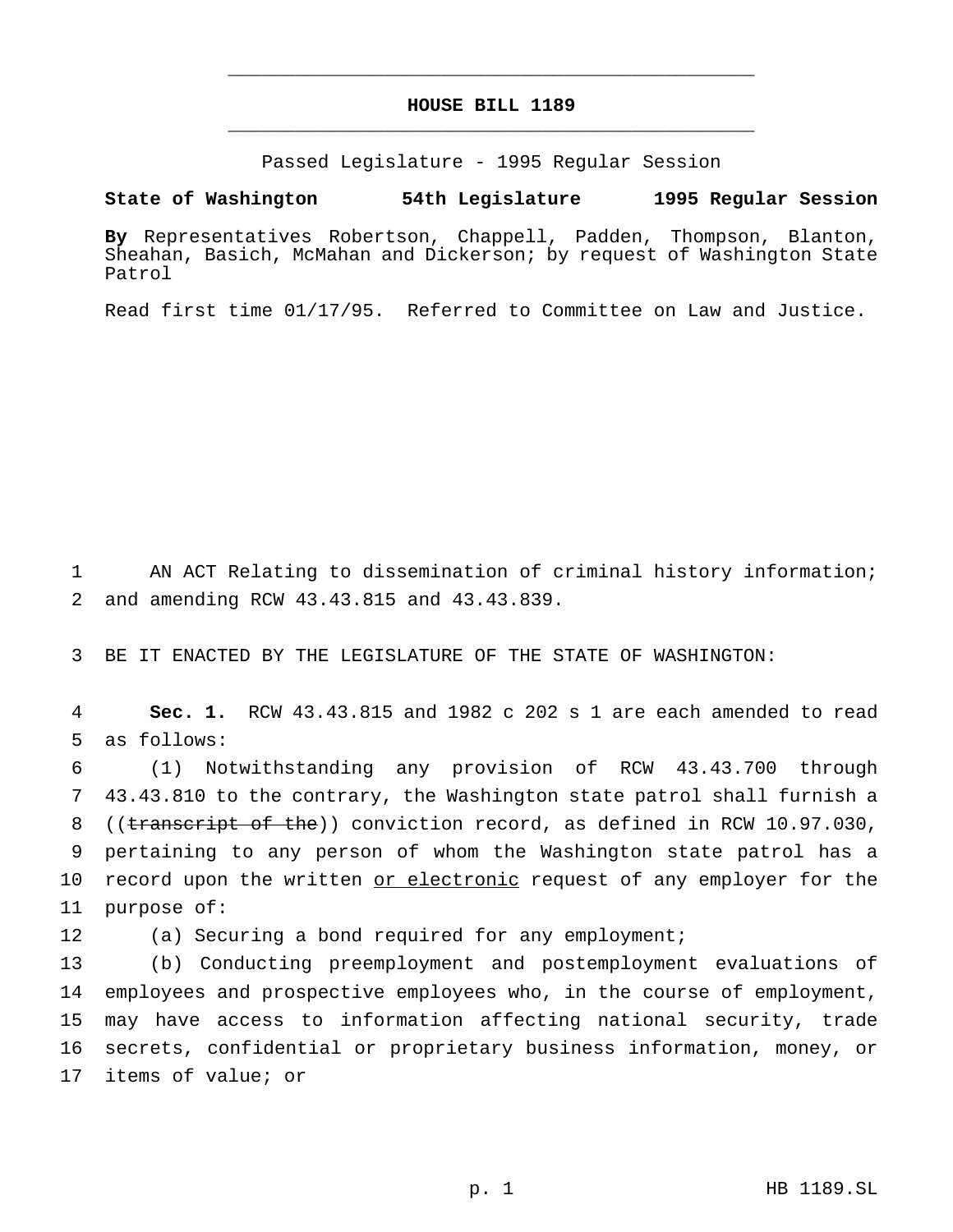(c) Assisting an investigation of suspected employee misconduct where such misconduct may also constitute a penal offense under the laws of the United States or any state.

 (2) When an employer has received a conviction record under subsection (1) of this section, the employer shall notify the subject of the record of such receipt within thirty days after receipt of the record, or upon completion of an investigation under subsection (1)(c) of this section. The employer shall make the record available for examination by its subject and shall notify the subject of such availability.

 (3) The Washington state patrol shall charge fees for disseminating records pursuant to this section which will cover, as nearly as practicable, the direct and indirect costs to the Washington state patrol of disseminating such records.

 (4) Information disseminated pursuant to this section or RCW 43.43.760 shall be available only to persons involved in the hiring, background investigation, or job assignment of the person whose record is disseminated and shall be used only as necessary for those purposes enumerated in subsection (1) of this section.

 (5) Any person may maintain an action to enjoin a continuance of any act or acts in violation of any of the provisions of this section, and if injured thereby, for the recovery of damages and for the recovery of reasonable attorneys' fees. If, in such action, the court finds that the defendant is violating or has violated any of the provisions of this section, it shall enjoin the defendant from a continuance thereof, and it shall not be necessary that actual damages to the plaintiff be alleged or proved. In addition to such injunctive relief, the plaintiff in the action is entitled to recover from the defendant the amount of the actual damages, if any, sustained by him if actual damages to the plaintiff are alleged and proved. In any suit brought to enjoin a violation of this chapter, the prevailing party may be awarded reasonable attorneys' fees, including fees incurred upon appeal. Commencement, pendency, or conclusion of a civil action for injunction or damages shall not affect the liability of a person or agency to criminal prosecution for a violation of chapter 10.97 RCW.

 (6) Neither the section, its employees, nor any other agency or employee of the state is liable for defamation, invasion of privacy, negligence, or any other claim in connection with any dissemination of information pursuant to this section or RCW 43.43.760.